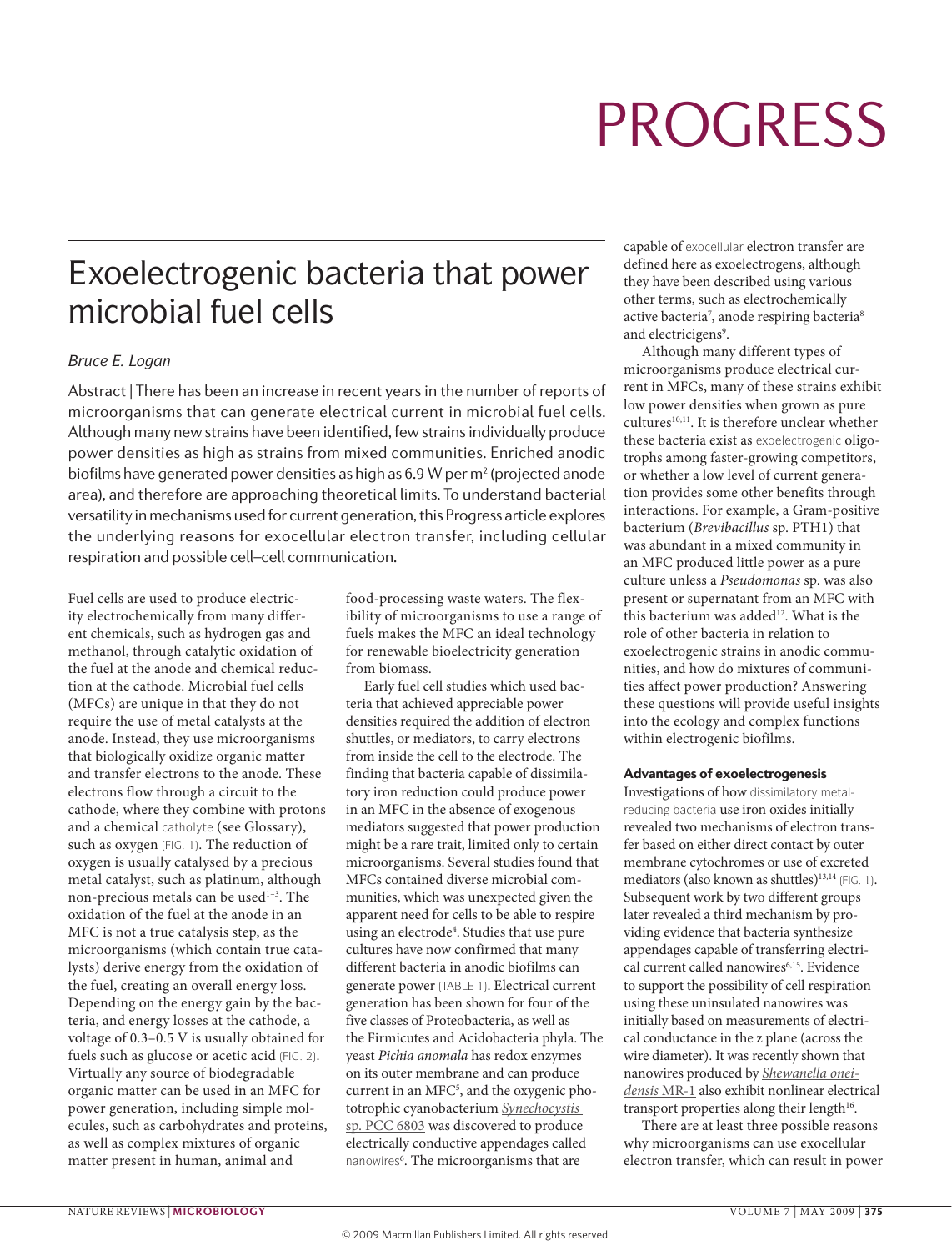

**Figure 1 | <b>Microbial fuel cell architecture. a** | Schematic of a microbial fuel cell (MFC) that contains **a** an electrically conductive graphite fibre brush anode as the surface for bacterial growth and a flat carbon cloth cathode coated with a catalyst on the water-facing side. A diffusion layer, such as PTFE (polytetrafluoroethylene), is placed on the air-facing side to reduce water leakage, and a separator (or ion exchange membrane) is sometimes placed between the electrodes to allow charge transfer.  $\mathrm{O}_\mathrm{2}$  is reduced to H<sub>2</sub>O through a combination of electrons from the circuit and protons in the water. **b** | Shows the different types of microorganisms in an anodic biofilm, including exoelectrogens that transfer electrons by direct contact (green), produce nanowires (purple) and use endogenous (and therefore self-produced) mediators (blue). Other non-exoelectrogenic bacteria (brown) that live off the products produced by other bacteria or possibly use mediators or nanowires produced by other microorganisms can also be present.

generation in an MFC. The first and beststudied reason is cell respiration using solid metal oxides, such as iron. Many strains of bacteria can release electrons from a terminal oxidase in the respiratory chain to Fe III outside the cell, producing soluble Fe II. Second, it is possible that cells can transfer electrons directly to another cell, without the need for intermediates, such as hydrogen. The fermentative bacterium *[Pelotomaculum thermopropionicum](http://www.ncbi.nlm.nih.gov/sites/entrez?Db=genomeprj&cmd=ShowDetailView&TermToSearch=19023)* was observed to be linked to the methanogen *[Methanothermobacter thermau](http://www.ncbi.nlm.nih.gov/sites/entrez?Db=genomeprj&cmd=ShowDetailView&TermToSearch=289)[totrophicus](http://www.ncbi.nlm.nih.gov/sites/entrez?Db=genomeprj&cmd=ShowDetailView&TermToSearch=289)* by an electrically conductive appendage, which provided the first direct evidence for interspecies electron transfer<sup>6</sup>. Electron transfer directly into bacteria has been indirectly observed in other situations. Oxygen reduction can be catalysed by bacteria on the cathode (known as a biocathode) of an MFC<sup>17</sup>, allowing for bacterial growth using electrons produced at the anode from the oxidation of organic matter. Bacteria can derive energy from

this reaction because electrons enter the bacteria on the biocathode at a higher potential than that needed for oxygen reduction. Biocathodes have also been used for nitrate reduction<sup>18</sup> and hydrogen evolution<sup>19</sup>. The evidence that electrons can be both released and accepted by microorganisms suggests that electron exchange between cells is a naturally occurring phenomenon in microbial communities.

A third possible reason for exogenous electron transfer, and one that has not yet been examined experimentally, relates to a possible role of electron transfer for cell–cell communication. The finding that bacteria within a biofilm communicate through quorum sensing chemicals is well established. Many bacteria, such as *[Pseudomonas aeruginosa](http://www.ncbi.nlm.nih.gov/sites/entrez?db=genomeprj&cmd=Retrieve&dopt=Overview&list_uids=12339)*, generate quorum signals with fatty acyl-homoserine lactones (acyl-HSls), and recently it was shown that certain *[Rhodopseudomonas palustris](http://www.ncbi.nlm.nih.gov/sites/entrez?db=genomeprj&cmd=Retrieve&dopt=Overview&list_uids=15748)* strains produce the quorum signal *p*-coumaroyl-HSl20. In humans, dozens of transmitters,

such as acetylcholine, are produced by neurons for cell–cell communication. This situation is interesting from an evolutionary perspective in the context of the development of cell–cell communication in organisms. The opportunistic pathogen *P. aeruginosa* produces pyocyanin, a chemical that is a signal for the upregulation of quorum sensing-controlled genes $^{21}$ . Pyocyanins also function as electron shuttles, allowing electrical current generation in MFCs<sup>14</sup>. The importance of quorum sensing signals in the context of intraspecies and inter-species electron transfer, as well as microbial pathogenesis, is not well understood. Pyocyanins produced by one bacterium can be used by other microorganisms to produce current in an MFC, but they also function as antibiotics<sup>14,22</sup>. Another opportunistic pathogen, *[Ochrobactrum anthropi](http://www.ncbi.nlm.nih.gov/sites/entrez?Db=genomeprj&cmd=ShowDetailView&TermToSearch=19485)*, has been shown to be capable of power generation in an MFC but, unlike most exoelectrogenic bacteria, does not respire using solid metal iron oxides11*.* The yeast *P. anomala* (Fungi kingdom) is also a pathogen that is capable of power generation in an MFC. Through the study of possible reasons for microbial current generation, as well as the mechanisms of electron transfer, we learn more about bacterial respiration, cell–cell communication and the fundamentals of electron transfer through organic molecules. Such information will not only be scientifically interesting, but could be useful in medical applications, as well as in bioelectricity production using MFCs and hydrogen gas production using microbial electrolysis cells<sup>3</sup>.

#### High power-producing bacterial species

The highest power densities in MFCs are almost always produced by inoculating the anode with a rich and diverse source of bacteria, such as a waste water or sludge<sup>23</sup>. The power densities produced by isolates or mixed cultures are often more dependent on the specific architecture, electrode spacing and solution conductivity of the fuel cell rather than the specific bacterium<sup>23</sup>. Thus, power densities produced by a bacterium in one study cannot be directly compared with another bacterium or a mixed culture unless the MFC architecture and chemical solution are the same. In addition, the internal resistance of the device must be low to ensure that differences between different bacterial strains can be detected<sup>23</sup>. Proof that a specific MFC will work in such a comparison can only be determined through extensive testing of different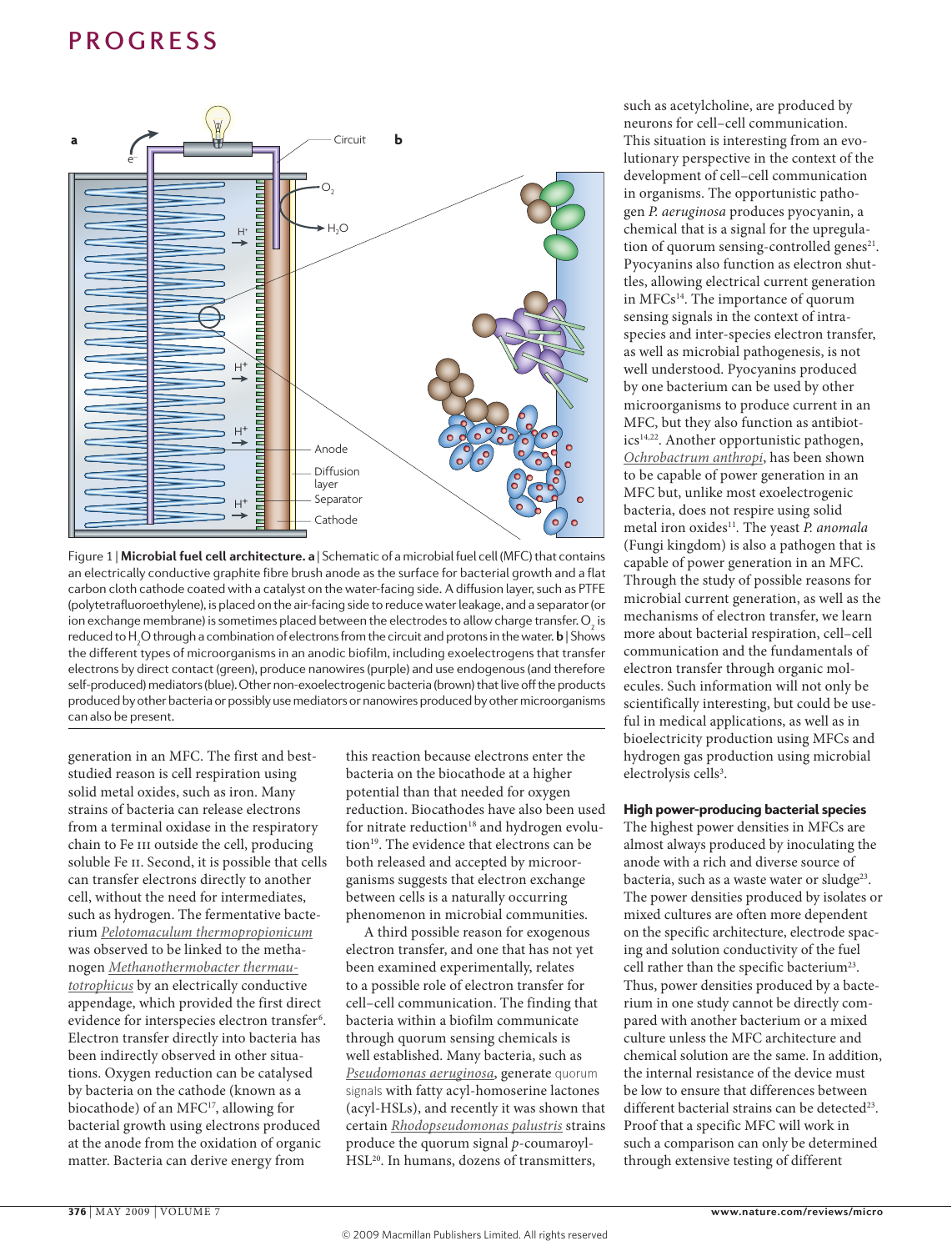



Figure 2 | **Potentials and power densities in microbial fuel cells. a** | Potentials in microbial fuel cells (MFCs) compared with reactors with set potentials. The anode potential of an operating MFC is approximately –0.2V, which is only slightly more positive than the thermodynamic limit for the substrate. This restricts energy gains by the bacteria but allows high energy capture in the MFC. **b** | Power densities reported for MFCs, normalized to electrode-projected surface areas. Data from different researchers who used oxygen at the cathode, as reported by Logan and Regan<sup>4</sup>, published during 1999–2006 are represented by circles. Data from selected recent studies that emphasize higher power densities, in which power was usually

normalized to the cathode area because power is limited by the cathode, are represented by triangles. A recent test which used an anode with a cathode that was 14 times larger produced a high apparent power density of 6,860 mW per m2 (represented by a rectangle); if the power density was normalized to the cathode area, however, the power density was only 490 mW per m2. The power output of the reactor was therefore not increased, but this does show that the anode can maintain higher power densities if cathode performance is optimized. The line indicates a maximum predicted on the basis of substrate-limited mass transfer to the anode.

strains and inocula in the device. The low power densities obtained using various *Geobacter* strains in MFCs (7–45 mW per m2 ) in early two-chamber MFC studies<sup>24,25</sup>, for example, are now known to be due to the high internal resistance of these systems.

The development of simple, singlechamber designs with a lower internal resistance have allowed examination of a range of factors that affect power production<sup>26</sup>, including the inoculum. With these reactors, a high power-producing bacterium, and the first Alphaproteobacterium to be isolated from an MFC, was shown to produce more power than a mixed culture (TABLE 1). Based on the observation that MFCs inoculated with a waste-water sample often developed a bright red colour over time, which is a characteristic of purple sulphur and non-sulphur bacteria, the members of my laboratory plated and picked colonies that had an obvious red colour. one of these isolates, *R. palustris* DX-1 (FIG. 3), produced a maximum power density  $(2,720 \text{ mW per m}^2)$  that was 56% larger than that produced by the original inoculum  $(1,740 \text{ mW per m}^2)$  and  $13\%$ larger than that previously obtained in this device under similar conditions<sup>27</sup>.

The maximum power produced in a comparison of pure and mixed cultures is affected by electrode sizes and reactor architecture. Using a single-chamber, air cathode MFC with a low internal resistance, it was shown that an enriched consortium of microorganisms produced 22% more power (576 mW per m<sup>2</sup>) than a pure culture of *Geobacter [sulfurreducens](http://www.ncbi.nlm.nih.gov/sites/entrez?Db=genomeprj&cmd=ShowDetailView&TermToSearch=192)*  $(461 \text{ mW per m}^2;$  normalized to cathode area; anode to cathode ratio of 1.5) despite the presence of *G. sulfurreducens* in the consortium<sup>28</sup>. With equally sized electrodes in another air cathode MFC, *G. sulfurreducens* produced 240 mW per m2 (normalized to anode area) but power production was not compared with a mixed culture<sup>29</sup>. When the anode size was reduced (anode to cathode ratio of 1:8), and ferricyanide was used as a catholyte instead of oxygen, *G. sulfurreducens* produced 19% more power (1.9 W per m<sup>2</sup>) than a mixed culture  $(1.6 \text{ W per m}^2)$ . This different outcome in the complete absence of oxygen suggests that *G. sulfurreducens* is capable of producing high power densities if oxygen intrusion into the MFC (through the cathode) is avoided or perhaps if other microorganisms are present to scavenge the oxygen.

*[Shewanella putrefaciens](http://www.ncbi.nlm.nih.gov/sites/entrez?db=genomeprj&cmd=Retrieve&dopt=Overview&list_uids=13396)* was first shown to produce electricity in the absence of exogenous mediators in 1999 (REF. 30). The mechanism used by *Shewanella* spp. to transfer electrons outside the cell continues to be a subject of debate, perhaps owing to the fact that there may be no single answer. *Shewanella* spp. have outer membrane cytochromes for direct electron transfer by contact, but they can also extrude electrically conductive nanowires6,13. *S. oneidensis* also produces flavins that can function as electron shuttles<sup>31</sup>. Despite the possibility that this bacterium could use multiple methods for exocellular electron transfer, *S. oneidensis* produced 56% less power than an acclimated waste-water inoculum in an air cathode MFC in fed batch tests<sup>32</sup>. The reasons for these lower power densities could include ineffective interaction of electron-transferring molecules (cytochromes, flavins or those in nanowires) with the carbon electrode compared with a metal oxide. Redox conditions in fed batch MFCs fluctuate over a cycle (the time before current generation substantially decreases after the substrate is depleted), and variations from positive to negative redox potentials over a cycle may interfere with physiological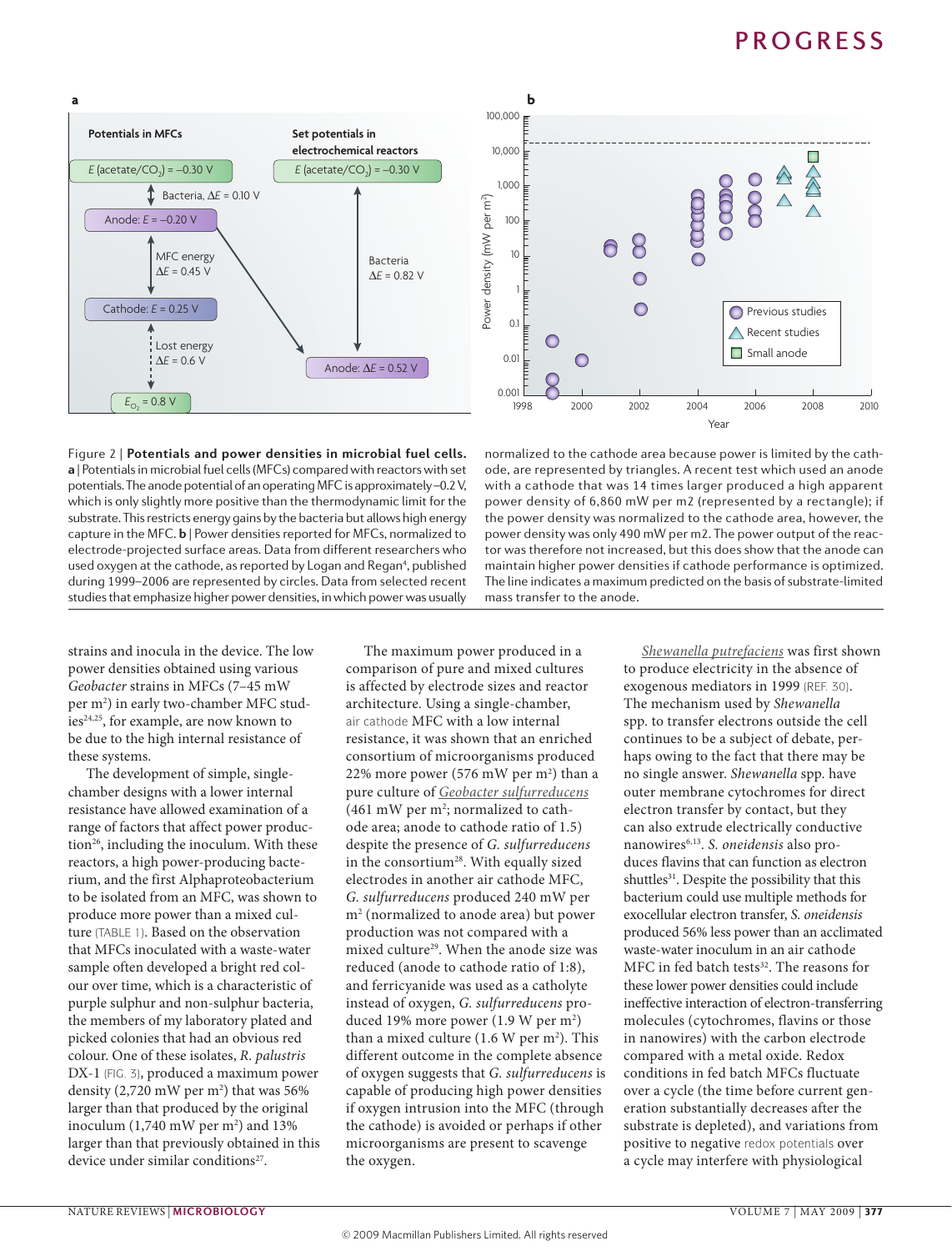| Table 1   Culture studies show exoelectrogenic activity without exogenous mediators* |                                                     |                                                                                                                                                                             |
|--------------------------------------------------------------------------------------|-----------------------------------------------------|-----------------------------------------------------------------------------------------------------------------------------------------------------------------------------|
| Year                                                                                 | Microorganism                                       | Comment                                                                                                                                                                     |
| 1999                                                                                 | Shewanella putrefaciens IR-1<br>(REF. 30)           | Direct proof of electrical current generation in an<br>MFC by a dissimilatory metal-reducing bacterium<br>(Gammaproteobacteria)                                             |
| 2001                                                                                 | Clostridium butyricum EG3                           | First Gram-positive bacterium shown to produce<br>electrical current in an MFC (phylum Firmicutes)                                                                          |
| 2002                                                                                 | Desulfuromonas acetoxidans <sup>51</sup>            | ldentified in a sediment MFC community and shown<br>to produce power (Deltaproteobacteria)                                                                                  |
|                                                                                      | Geobacter metallireducens <sup>51</sup>             | Shown to generate electricity in a poised potential<br>system (Deltaproteobacteria)                                                                                         |
| 2003                                                                                 | Geobacter sulfurreducens <sup>40</sup>              | Generated current without poised electrode<br>(Deltaproteobacteria)                                                                                                         |
|                                                                                      | Rhodoferax ferrireducens <sup>24</sup>              | Used glucose (Betaproteobacteria)                                                                                                                                           |
|                                                                                      | A3 (Aeromonas hydrophila) <sup>52</sup>             | Deltaproteobacteria                                                                                                                                                         |
| 2004                                                                                 | Pseudomonas aeruginosa <sup>10</sup>                | Produced low amounts of power through mediators<br>such as pyocyanin (Gammaproteobacteria)                                                                                  |
|                                                                                      | Desulfobulbus propionicus <sup>53</sup>             | Deltaproteobacteria                                                                                                                                                         |
| 2005                                                                                 | Geopsychrobacter<br>electrodiphilus <sup>38</sup>   | Psychrotolerant (Deltaproteobacteria)                                                                                                                                       |
|                                                                                      | Geothrix fermentans                                 | Produced an unidentified mediator (phylum<br>Acidobacteria)                                                                                                                 |
| 2006                                                                                 | Shewanella oneidensis DSP10<br>(REF. 33)            | Achieved a high power density (2 W per m <sup>2</sup> or 500 W<br>per m <sup>3</sup> ) by pumping cells grown in a flask into a small<br>(1.2 mL) MFC (Gammaproteobacteria) |
|                                                                                      | S. oneidensis MR-1 (REF. 54)                        | Various mutants identified that increase<br>current or lose the ability for current generation<br>(Gammaproteobacteria)                                                     |
|                                                                                      | Escherichia coli <sup>55</sup>                      | Found to produce current after long acclimation<br>times (Gammaproteobacteria)                                                                                              |
| 2008                                                                                 | Rhodopseudomonas palustris<br>DX-1 (REF. 37)        | Produced high power densities of 2.72 W per $m2$<br>compared with an acclimated waste-water inoculum<br>$(1.74 W per m2)$ (Alphaproteobacteria)                             |
|                                                                                      | Ochrobactrum anthropi YZ-1<br>(REF. 11)             | An opportunistic pathogen, such as P. aeruginosa<br>(Alphaproteobacteria)                                                                                                   |
|                                                                                      | Desulfovibrio desulfuricans <sup>56</sup>           | Reduced sulphate when growing on lactate;<br>resazurin in the medium was not thought to be a<br>factor in power production (Deltaproteobacteria)                            |
|                                                                                      | Acidiphilium sp. 3.2Sup5 (REF. 57)                  | Current at low pH and in the presence of oxygen in a<br>poised potential system (Alphaproteobacteria)                                                                       |
|                                                                                      | Klebsiella pneumoniae L17 <sup>+</sup><br>(REF. 58) | The first time this species produced current without<br>a mediator (Gammaproteobacteria)                                                                                    |
|                                                                                      | Thermincola sp. strain JR <sup>59</sup>             | <b>Phylum Firmicutes</b>                                                                                                                                                    |
|                                                                                      | Pichia anomala <sup>‡</sup> (REF. 5)                | Current generation by a yeast (kingdom Fungi).                                                                                                                              |

\*Air cathode microbial fuel cells (MFCs), except where noted. <sup>#</sup>Ferricyanide cathode.

optimization of power production. The production of high power densities has been shown to be possible by growing *Shewanella* cells under low oxygen conditions and then pumping the cell suspension through a small (1.2 ml) reactor with an air cathode (2 W per m2 or 330 W per m3 )33 or ferricyanide cathode (3 W per m<sup>2</sup> or 500 W per m<sup>3</sup>)<sup>34</sup>. *Shewanella* spp. therefore seem to be inherently capable of high power densities under certain reactor conditions.

#### Setting anode potentials

Setting the anode potential in an electrochemical reactor provides insight into the capabilities of a bacterium for electron transfer by allowing us to measure directly specific electrical potentials that allow electron release from the cell. Without this artificial control of potential, the anode potential in an MFC varies with the load (set using a resistor) owing to the redox potential of the electron carriers. When an MFC circuit is opened, the anode potential becomes more

negative and approaches the thermodynamic limit for the oxidation of the substrate under conditions of the medium<sup>23</sup> (FIG. 2). When the circuit is reconnected with a load, the anode potential increases (becomes less negative) because the respiratory enzymes and electron carriers holding electrons are oxidized. The more negative the anode potential at a set resistance, the greater the energy recovery in an MFC (and the greater the power output) and the lower the energy captured by the bacterium. The extent to which the ratio of oxidized to reduced species of electron carriers can vary in a microorganism will affect the potentials at which microorganisms can transfer electrons into or out of the cell. Using a potentiostat to polarize the anode at a specific potential enables us to measure these limits so that we can better understand this process. The ratio of nADH to NAD<sup>+</sup> provides one example of how an electron carrier could affect exocellular electron transfer, as some bacteria appear to have characteristic NADH to NAD<sup>+</sup> ratios that are dependent on redox conditions. For example, this ratio is 0.094:1 for *[Escherichia](http://www.ncbi.nlm.nih.gov/sites/entrez?db=genomeprj&cmd=Retrieve&dopt=Overview&list_uids=12319) coli* using glucose under aerobic conditions and 0.22:1 for *E. coli* using glucose under anaerobic conditions<sup>3,35</sup>. The accumulation of NADH is known to affect cellular processes. For example, in *[Clostridium acetobutylicum](http://www.ncbi.nlm.nih.gov/sites/entrez?Db=genomeprj&cmd=ShowDetailView&TermToSearch=77)*, nADH build-up shuts down the activity of 2-glyceraldehyde-3-phosphate, limiting hydrogen production by glucose fermentation. In terms of exocellular electron transfer, higher accumulations of nADH could allow electron transfer at more-negative anode potentials. Different characteristic ratios of NADH to NAD<sup>+</sup> or other electron carriers among bacteria, or an inability of a bacterium to respire over a wide range of NADH to NAD<sup>+</sup> ratios, could therefore limit potentials that could be achieved by a bacterium. The inability to transfer electrons to a polarized anode, except for at a limited range of potentials, has been observed for *[Desulfovibrio desulfuricans](http://www.ncbi.nlm.nih.gov/sites/entrez?Db=genomeprj&cmd=ShowDetailView&TermToSearch=29493)* subspecies *desulfuricans* [strain ATTC](http://www.ncbi.nlm.nih.gov/sites/entrez?Db=genomeprj&cmd=ShowDetailView&TermToSearch=29493)  [27774.](http://www.ncbi.nlm.nih.gov/sites/entrez?Db=genomeprj&cmd=ShowDetailView&TermToSearch=29493) In this case, the bacterium generated a current at –0.158 V (versus a standard hydrogen electrode (SHE)) but not at  $-0.358$  V or potentials greater than 0.042 V<sup>36</sup>. The optimum potential for electron transfer for a specific bacterium may simply reflect the potential of the respiratory enzyme used as a terminal electron acceptor. For example, respiratory pathways optimized for ferric iron could require different electrode potentials than those optimized for manganese.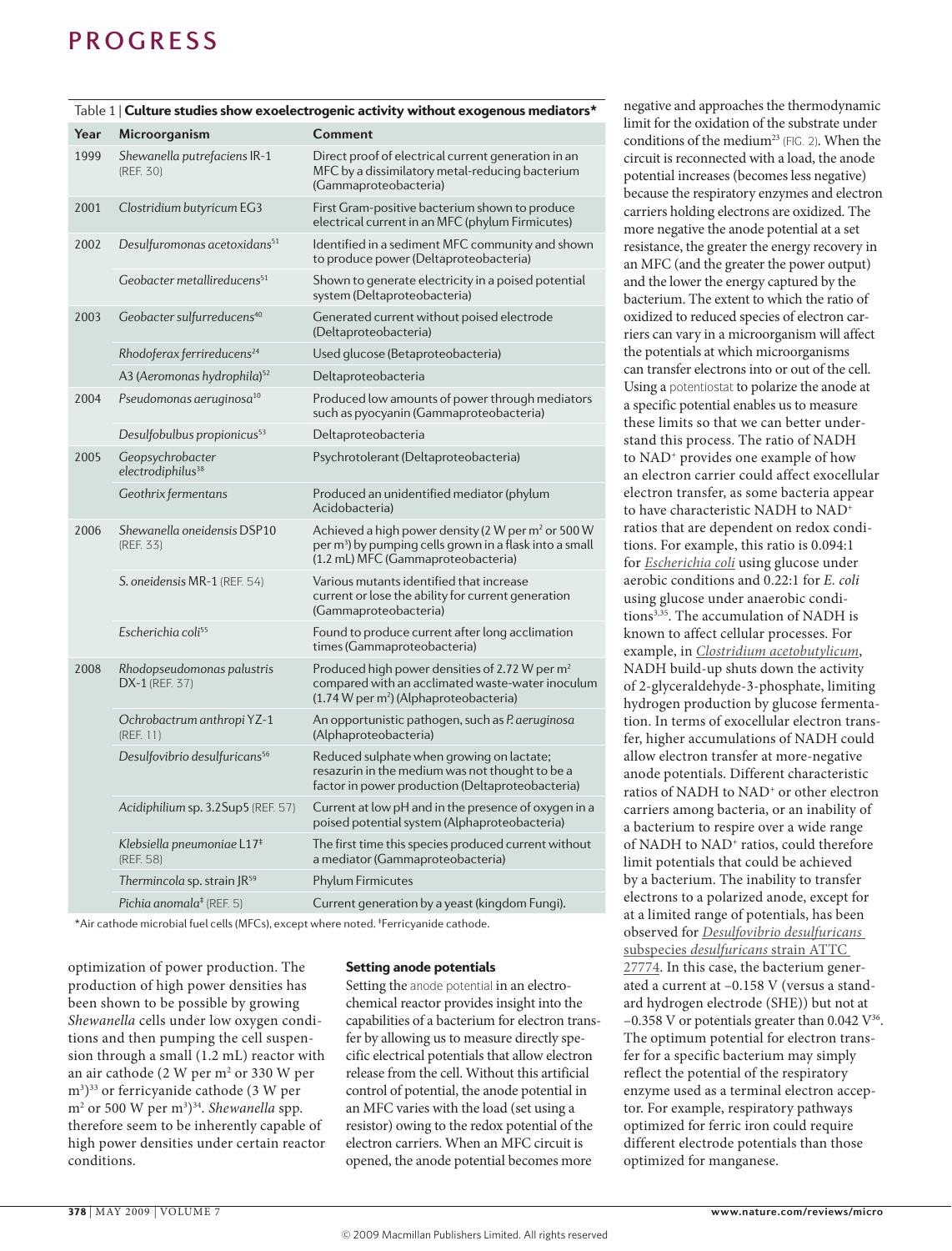It is assumed that setting the anode potential produces conditions in which the biofilm can achieve current densities that are not limited by the system architecture (that is, electrode spacing, materials and electrolyte). However, higher current densities have been obtained in air cathode MFCs (9.9 A per  $m<sup>2</sup>$ )<sup>37</sup> than those obtained in electrochemical reactors, with poised anodes indicating the importance of the system architecture (0.074 A per m2 )24. However, it should be noted that errors in the literature have made it appear that much higher power densities have been achieved using polarized electrodes. For example, a power density of 1.214 A per m<sup>2</sup> reported for an anode polarized to 0.52 V (versus an SHE)was incorrectly reported as 1,214 A per  $m^2$  as a result of unit errors (microamperes versus milliamperes)<sup>38</sup>.

The ability of bacterial strains to achieve high current densities at certain anode potentials does not ensure these strains will dominate in an MFC microbial community. Setting the anode potential at 0.52 V (versus an SHE) $^{23}$ , for example, produces an anode potential that is higher than that typically achieved by the cathode with oxygen (0.25 V) (FIG. 2). The capabilities of a bacterium at this high potential do not give us insight into current in an actual MFC because this potential would not be achieved using oxygen. In a mixed community, the microorganisms that 'win' will probably be those that can respire at the most negative anode potential. When an anode potential originally set positive

is disconnected from the potentiostat and allowed to vary using a mixed culture, it will progressively become more negative through competition<sup>39</sup>. Thus, strains unable to adjust to these more negative anode potentials will be out-competed by other strains. This highly negative anode potential is a fortunate situation for capture of energy in an MFC, as it allows for a high voltage. However, the bacteria extract less energy because of the reduced potential (FIG. 2).

Substrate kinetics and microbial growth rates are known to affect competition in a biofilm, but another factor that is important in MFCs is Coulombic efficiency. From the perspective of energy recovery as power in an MFC, high Coulombic efficiencies are desirable. However, bacteria that produce high Coulombic efficiencies will have low biomass yields, as the electrons from the substrate are lost to produce current. Coulombic efficiencies as high as 96.8% have been reported<sup>40</sup>, suggesting that only 3.2% or less of the electrons could have gone into biomass production. Substrate not recovered as current in mixed cultures can also be lost to microorganisms that use alternate electrons acceptors, such as oxygen (which leaks through the cathode), nitrate, sulphate or carbon dioxide.

Substrate that does not go into current can also be used to make mediators, which are stored and used later, or can be lost to exocellular products. High power densities have been observed to be maintained after the primary substrate has been reduced to

#### **glossary**

Air cathode

A cathode that is exposed to air on one side and water on the other side.

#### Anode potential

The potential of the anode relative to a reference electrode (usually a standard hydrogen electrode).

#### **Catholyte**

A chemical that accepts electrons at the cathode.

#### Coulombic efficiency

Amount of Coulombs captured in electrical current generation relative to the maximum possible assuming complete oxidation of the substrate. A Coulomb is the SI unit of electric charge, and is the amount of electric charge transported in 1 second at 1 ampere.

#### Dissimilatory metal-reducing bacterium

A bacterium that is capable of using metals as a terminal electron acceptor for respiration.

#### Exocellular

Occurring outside the cell membrane (equivalent to

extracellular) in a cell surface or non-cell-associated process.

#### Exoelectrogenic

Describes the ability of certain microorganisms to generate and transfer electrons exocellularly.

#### Nanowire

An electrically conductive appendage produced by a bacterium that is proposed to conduct electrons from the cell to surfaces such as metal oxides or electrodes.

#### Potentiostat

A device that can be used to set a specific potential for an electrode.

#### Quorum signal

A small molecule that is used as a signal for specialized responses within a bacterial community.

#### Redox potential

A relative measure of the potential (in volts) for a chemical to gain or lose electrons.



**Nature Reviews** | **Microbiology** *Rhodopseudomonas palustris* **on a carbon**  Figure 3 | **Scanning electron micrograph of paper anode.** Figure is reproduced, with permission, from REF. 37 © (2008) American Chemical society.

low concentrations in the solution, indicating that substrate storage is important in  $MFCs<sup>41</sup>$ .

#### Limits in power production

We are not yet at the upper limits of maximum power densities for microorganisms in MFCs on either a volumetric or projected-anode area basis. Up to 1.55 kW per m3 has been achieved in an air cathode MFC42, yet the limit on volumetric power production is theoretically a function of the growth rate of the microorganism. A single *E. coli* cell that weighs 2×10–13 grams, doubles 2 times per hour and has a volume of  $0.491 \mu m^3$  could theoretically produce 16,000 kW per m<sup>3</sup> (based on the volume of the cell)<sup>3</sup>. To put this power density in perspective, a person eating 8,400 joules (2,000 Cal or 2 Kcal) every day is consuming the equivalent of 100 W of continuous power or  $1 \text{ kW}$  per m<sup>3</sup> (assuming a body volume of  $0.1 \text{ m}^3$ ). Harnessing the power of microorganisms in an MFC requires that electrodes be conveyed to a surface, and so the packing of microorganisms on the surface and the amount of surface area in a reactor are important issues for performance.

The projected maximum power densities achieved per electrode surface area in an MFC increased by six orders of magnitude to 1.54 W per m<sup>2</sup> between 1999 and 2006 (FIG. 2). These increases in power resulted from improvements in architecture and our understanding of how to extract power from bacteria more effectively. For example, various *Shewanella* strains and mixed cultures produced less than 1 mW per m2 before 2000, but we now routinely extract  $>$ 2 W per m<sup>2</sup> with these inocula owing to improved MFC designs. There have been less dramatic increases in power densities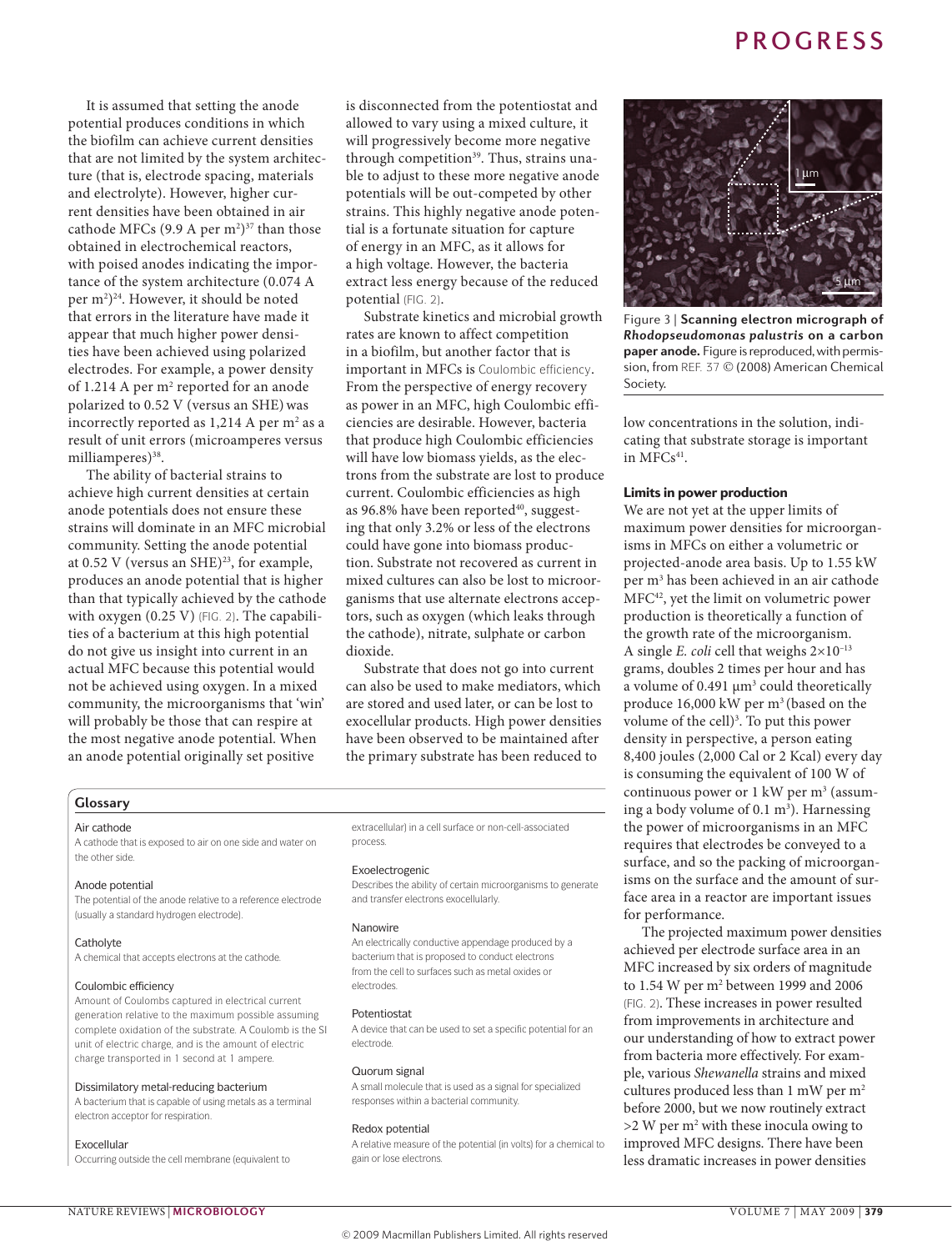since 2006, but the lack of increased power production is still probably not limited by the bacteria. Higher power densities should be achievable by using thick exoelectrogenic biofilms owing to the large number of bacteria that would contribute to electrical current generation. If power was limited to only a one-cell-thick biofilm, the maximum power for *G. sulfurreducens* (for a doubling time of 2 hours) and a cell voltage of 0.8 V) would be 0.97 W per m<sup>2</sup>, assuming steady conditions (that is, substrate utilization for metabolism is proportional to growth $)^3$ . We have already observed higher power densities based on projected surface areas, supporting evidence that *G. sulfurreducens* maintains electrogenic activity across thick biofilms<sup>29</sup>. Transport of substrate to the biofilm, or metabolism products from the biofilm, will ultimately limit maximum power densities<sup>3</sup>. A power density of 6.9 W per  $m<sup>2</sup>$  of the anode area was recently achieved using a cathode that was 14 times larger than the anode<sup>43</sup> (FIG. 2). It is estimated that substrate (for example, acetate) flux to a biofilm would limit power densities to 17 W per m<sup>2</sup> (REF. 3). This value is similar to the 19 W per  $m^2$  that was recently estimated to be possible if internal resistances were eliminated in an MFC43. Proton production in the biofilm can lower localized pH, however, which could prohibit us from reaching these upper power densities. In addition, the presence of nonexoelectrogenic bacteria or non-active cells that disrupt the electrical conductivity of the biofilm or occupy surfaces might stop us from achieving these maximum power densities. Models of biofilm activities<sup>44</sup> and a better understanding of the effect of pH and carbon dioxide gradients in the biofilm will help us to better predict the maximum power densities achievable using MFCs.

#### Future directions

It is possible that MFCs will one day be used as a stand-alone method of power generation, but near-term applications are most likely in the areas of energy recovery during waste-water treatment and remote power generation. In the United States, approximately 1.5% of the electricity produced is used for waste-water treatment, and approximately 4–5% of the electrical energy is used for the whole water infrastructure<sup>3</sup>. Through the recovery of energy from waste waters and waste biomass using energy-producing MFCs, it may be possible to ensure the energy sustainability of the water infrastructure. It is estimated that domestic waste

water contains 9.3 times as much energy as that currently used to treat the waste water through energy-intensive aeration-based processes<sup>45</sup>. Using an air cathode MFC can eliminate the need for aeration, and therefore much of the existing energy demands, while producing energy. In addition, the low cell yields of anaerobic processes, such as MFCs, will produce less waste biomass than aerobicbased processes<sup>3</sup>. Sediment MFCs fulfil the different need of providing power in remote locations, such as the ocean floor, where it is difficult to replace batteries regularly. By capturing energy in the sediment<sup>46</sup> or in biodegradable fuels, such as chitin, packed into the sediment MFC<sup>47</sup>, it should be possible to power a wide range of monitoring devices in rivers, lakes and oceans.

In the near future, development of MFCs to generate useful power for these applications will be limited by the efficiency and cost of materials, physical architecture and chemical limitations, such as solution conductivity and pH. We need a better understanding of bacterial electron transfer to a surface at a molecular level, so that these surfaces can be optimized for electron transport. For example, pre-treatment of the anode using a high-temperature ammonia gas treatment (ammonia in helium gas at 700 °C) increased power by improving bacterial adhesion to a surface<sup>48</sup>. This treatment also seemed to improve electron transfer by the bacteria to the electrode, as the maximum power was affected, but the mechanism by which this power was increased was not determined. The challenge of optimizing molecule-surface interactions is being addressed for biosensor development and improved performance of enzyme-based fuel cells<sup>49</sup>, but needs to be examined in MFCs as well. Further increasing anode surface areas relative to the cathode will have little impact on MFC performance, as anode surface areas in MFCs can already greatly exceed those of the cathode<sup>27</sup>. Cathode performance currently limits current generation in MFCs and will probably continue to do so for some time. This will give microbiologists time to study and perhaps genetically engineer electrogenic bacteria<sup>50</sup>, so that higher power densities can one day be achieved when cathodic limitations are overcome in MFCs and bacteria become the limiting factor in power generation.

*Bruce E. Logan is at the Hydrogen Energy Center and Department of Civil and Environmental Engineering, 212 Sackett Building, Penn State University, University Park, Pennsylvania 16802, USA. e‑mail: [blogan@psu.edu](mailto:blogan@psu.edu)*

doi:10.1038/nrmicro2113 Published online 30 March 2009

- 1. Cheng, S., Liu, H. & Logan, B. E. Power densities using different cathode catalysts (Pt and CoTMPP) and polymer binders (Nafion and PTFE) in single chamber microbial fuel cells. *Environ. Sci. Technol.* **40**, 364–369 (2006).
- 2. Zhao, F. *et al.* Application of pyrolysed iron (II) phthalocyanine and CoTMPP based oxygen reduction catalysts as cathode materials in microbial fuel cells. *Electrochem. Commun.* **7**, 1405–1410 (2005).
- 3. Logan, B. E. *Microbial Fuel Cells* (John Wiley & Sons, Hoboken, New Jersey, 2008).
- Logan, B. E. & Regan, J. M. Electricity-producing bacterial communities in microbial fuel cells. *Trends Microbiol.* **14**, 512–518 (2006).
- 5. Prasad, D. *et al.* Direct electron transfer with yeast cells and construction of a mediatorless microbial fuel cell. *Biosens. Bioelectron.* **22**, 2604–2610 (2007).
- 6. Gorby, Y. A. *et al.* Electrically conductive bacterial nanowires produced by *Shewanella oneidensis* strain MR-1 and other microorganisms. *Proc. Natl Acad. Sci. USA* **103**, 11358–11363 (2006).
- 7. Chang, I. S. *et al.* Electrochemically active bacteria (EAB) and mediator-less microbial fuel cells. *J. Microbiol. Biotechnol.* **16**, 163–177 (2007).
- 8. Rittmann, B. E., Krajmalnik-Brown. R. & Halden, R. U. Pre-genomic, genomic and postgenomic study of microbial communities involved in bioenergy. *Nature Rev. Microbiol.* **6**, 604–612 (2008).
- 9. Lovley, D. R. Bug juice: harvesting electricity with microorganisms. *Nature Rev. Microbiol.* **4**, 497–508 (2006).
- 10. Rabaey, K., Boon, N., Siciliano, S. D., Verhaege, M. & Verstraete, W. Biofuel cells select for microbial consortia that self-mediate electron transfer. *Appl. Environ. Microbiol.* **70**, 5373–5382 (2004).
- 11. Zuo, Y., Xing, D., Regan, J. M. & Logan, B. E. Isolation of the exoelectrogenic bacterium *Ochrobactrum anthropi* YZ*‑*1 by using a U-tube microbial fuel cell. *Appl. Environ. Microbiol.* **74**, 3130–3137 (2008).
- 12. Pham, T. H. *et al.* Metabolites produced by *Pseudomonas* sp. enable a Gram positive bacterium to achieve extracellular electron transfer. *Appl. Microbiol. Biotechnol.* **77**, 1119–1129 (2008).
- 13. Myers, C. R. & Myers, J. M. Localization of cytochromes to the outer membrane of anaerobically grown *Shewanella putrefaciens* MR-1. *J. Bacteriol.* **174**, 3429–3438 (1992).
- Rabaey, K., Boon, N., Hofte, M. & Verstraete, W. Microbial phenazine production enhances electron transfer in biofuel cells. *Environ. Sci. Technol.* **39**, 3401–3408 (2005).
- 15. Reguera, G. *et al.* Extracellular electron transfer via microbial nanowires. *Nature* **435**, 1098–1101 (2005).
- 16. El-Naggar, M. Y., Gorby, Y. A., Xia, W. & Nealson, K. H. The molecular density of states in bacterial nanowires. *Biophys. J.* **95**, L10–L12 (2008).
- 17. Clauwaert, P. *et al.* Open air biocathode enables effective electricity generation with microbial fuel cells. *Environ. Sci. Technol.* **41**, 7564–7569 (2007).
- 18. Clauwaert, P. *et al.* Biological denitrification in microbial fuel cells. *Environ. Sci. Technol.* **41**, 3354–3360 (2007).
- Rozendal, R. A., Jeremiasse, A. W., Hamelers, H. V. M. & Buisman, C. J. N. Hydrogen production with a microbial biocathode. *Environ. Sci. Technol.* **42**, 629–634 (2008).
- 20. Schaefer, A. L. *et al.* A new class of homoserine lactone quorum-sensing signals. *Nature* **454**, 595–599 (2008).
- 21. Dietrich, L. E., Price-Whelan, A., Petersen, A., Whiteley, M. & Newman, D. K. The phenazine pyocyanin is a terminal signalling factor in the quorum sensing network of *Pseudomonas aeruginosa*. *Mol. Microbiol.* **61**, 1308–1321 (2006).
- 22. Hernandez, M. E., Kappier, A. & Newman, D. K. Phenazines and other redox-active antibiotics promote microbial mineral reduction. *Appl. Environ. Microbiol.* **79**, 921–928 (2004).
- 23. Logan, B. E. *et al.* Microbial fuel cells: methodology and technology. *Environ. Sci. Technol.* **40**, 5181–5192 (2006).
- 24. Chaudhuri, S. K. & Lovley, D. R. Electricity generation by direct oxidation of glucose in mediatorless microbial fuel cells. *Nature Biotechnol.* **21**, 1229–1232 (2003).
- Min, B., Cheng, S. & Logan, B. E. Electricity generation using membrane and salt bridge microbial fuel cells. *Water Res.* **39**, 1675–1686 (2005).